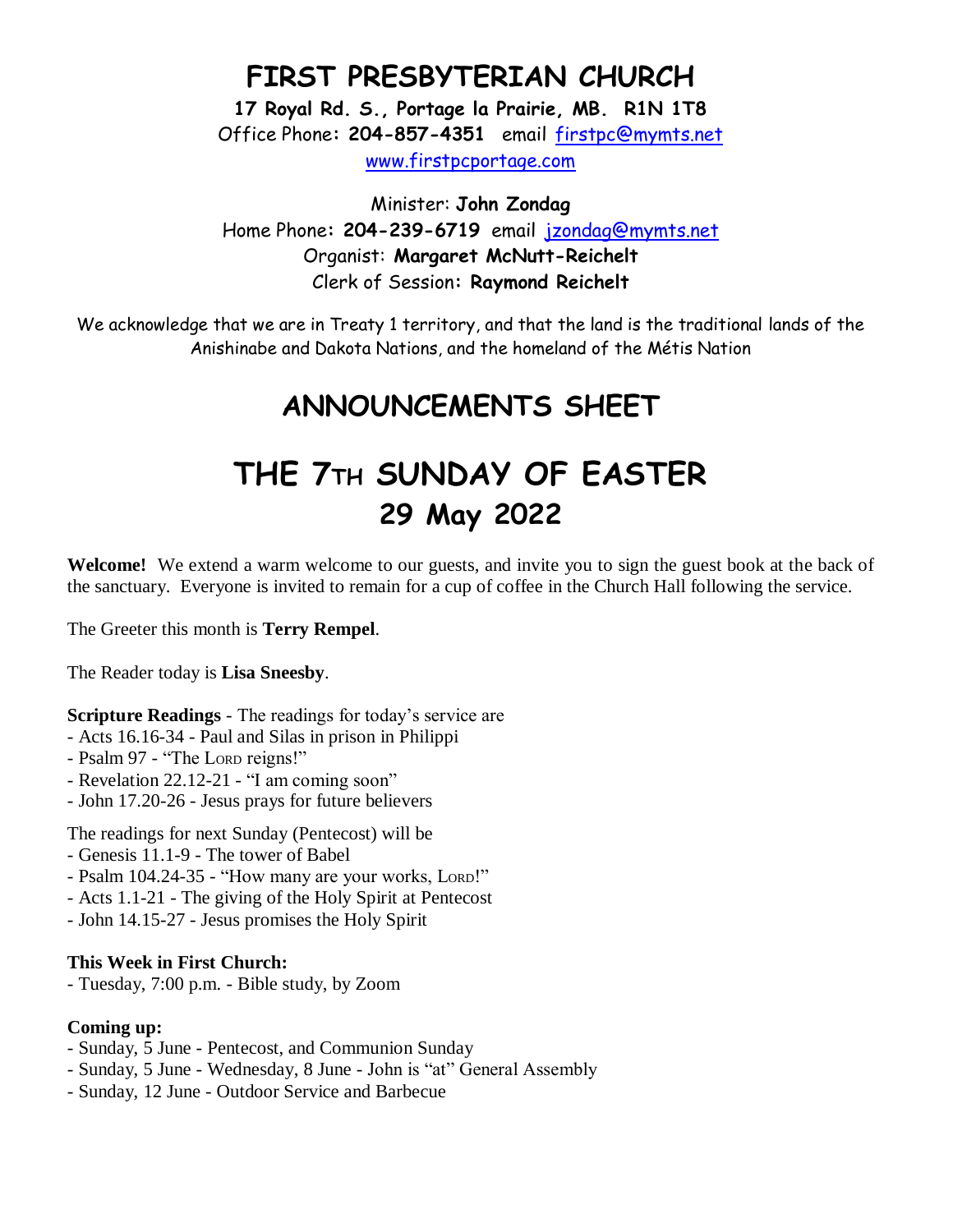**Something Red** - Next Sunday, 5 June, will be **Pentecost**, the festival of the giving of the Holy Spirit to the community of Jesus' disciples and followers, as told in Acts 2.1-41. Since the symbolic color for Pentecost is red, those who wish to are encouraged to **wear something red** for our service that day, as a way of recognizing the occasion!

**Communion** - Next Sunday's service will be a Communion service. The elements will once again be served in a "physically-distanced" way. That is, everyone will come to the front to pick up the bread and juice, either singly or in family groups. More detailed directions will be provided next Sunday.

**Newsletter** - The May issue of the Newsletter has been sent out to everyone on our e-mail list, and hard copies will be mailed to everyone else at the beginning of the week. Many thanks to everyone who contributed items for this issue, as well as to Lisa Sneesby for putting the Newsletter together, and Mardine Garnham for printing and mailing the hard copies!

**In Two Weeks** - We will again hold an **Outdoor Service and Barbecue**, following a two-year hiatus, at Bruce and Lisa Sneesby's farm. The date is Sunday, 12 June, with the service beginning at 10:30, as usual, and the barbecue following. The address is 78115 Highway 50, just north of Highway 16, on the right side of the road. Food and drinks will be provided. Make sure to bring your own lawnchair(s)!

**Ukraine** - PWS&D is accepting donations toward the effort to provide assistance to refugees fleeing the Russian invasion of Ukraine. The most urgent needs are for food, water, and shelter. PWS&D provides assistance through its partners, the ACT Alliance and the Canadian Foodgrains Bank. Donations can be made through our congregation; just mark your cheque or envelope "PWS&D - Ukraine". If you would like your donation to reach PWS&D faster, you can donate online, using your credit card. Go to [www.WeRespond.ca,](http://www.werespond.ca/) click on "Ukraine Crisis Appeal" or "Ukraine Crisis: Irina's Story"; then click on the "Donate Now" button, and follow the prompts. You can check the website also for periodic updates.

*Today* - Copies of the May-June issue of the devotional guide *Today* are now available, and have been set out on the table behind the back pew. Feel free to take one home with you, to use in your daily devotional reading.

**Comfort Dolls and Baby Caps** - We are still looking for someone to take over coordinating the Comfort Dolls and Baby Caps project. If you are interested, or would like more information, please speak to John.

**Canna Lilies for Ukraine** - As the tragedy in the Ukraine unfolds, many of us have gone beyond asking "What can we do?" to "What more can we do?" This latest effort takes advantage of the prodigious growth of canna lilies planted in and around **Trinity United Church** last summer. A limited number of lilies have been started in containers from the 2021 harvest of bulbs. These are available for patio container or garden planting for a suggested donation of \$15 - \$20. All proceeds directed to Mission & Service Partners in the Humanitarian Coalition for the people of Ukraine: ACT Alliance and the Food Grains Bank. Orders will be taken through the Trinity office (857-4471), and will be available for pick-up at the Portage Mall, Wednesdays from 7-8 p.m. (starting May 14) and Saturdays from 2-4 p.m. Sponsored by The Portage Mall, Trinity United Church, HB Book Centre, Whoop & Hollar Folk Festival, and Jeffries Nurseries.